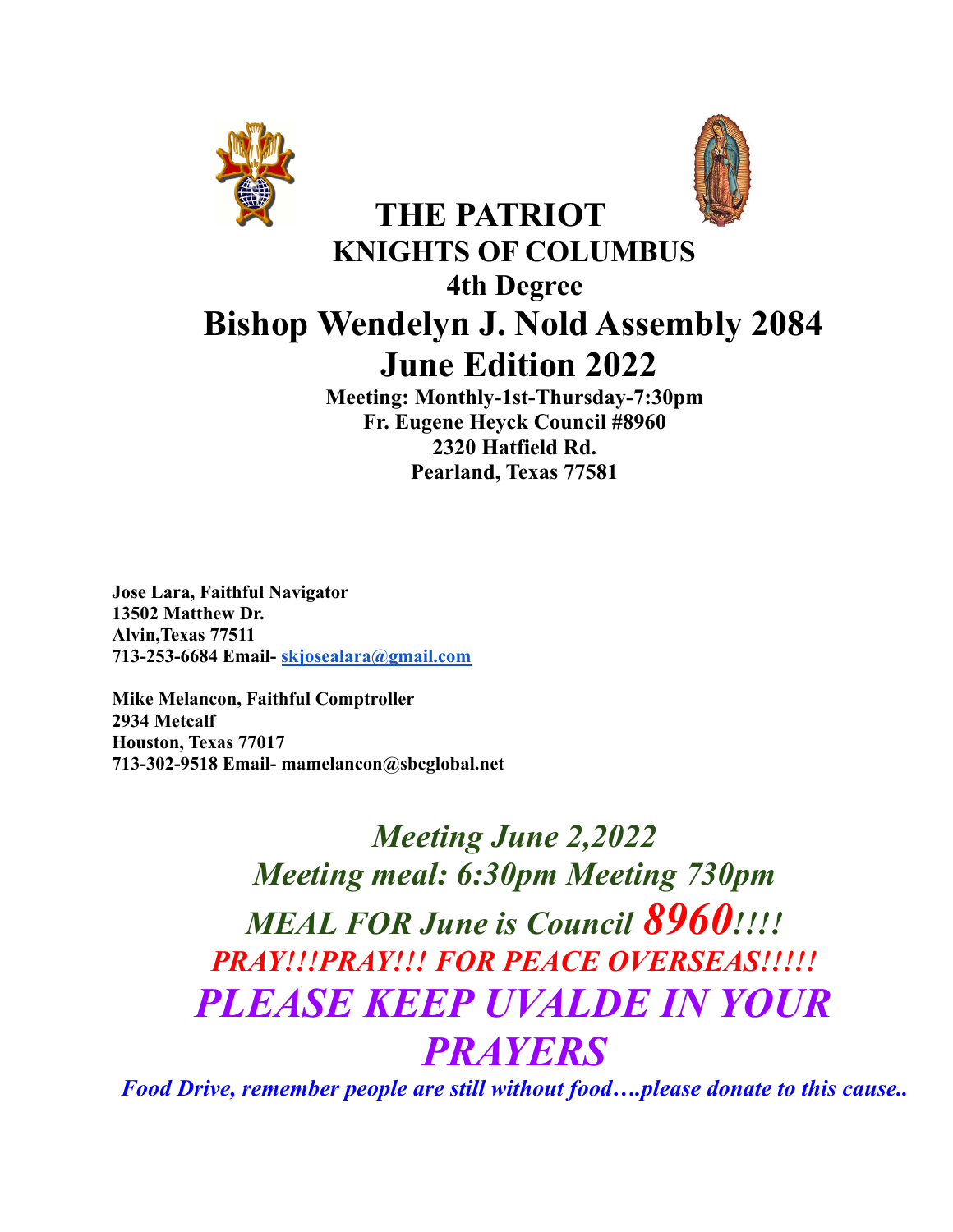#### *Faithful Navigator*

*WELL, THE 4TH OF JULY HAS COME AROUND ONCE AGAIN. PLEASE BE READY TO MARCH IN THIS YEARS EVENT. WE ALL KNOW THAT ITS GOING TO BE HOT SO PLEASE DRINK PLENTY OF WATER FOR THIS UPCOMING EVENT, WE NEED YOU HYDRATED. ANY AND ALL WHO WOULD LIKE TO MARCH IN THE PARADE CAN MARCH WITH THEIR ASSEMBLY SHIRT AND CAPS. ALL UNIFORM WILL DO WHAT WE ALWAYS DO AND THATS MARCH. WE ALSO KNOW THERE ARE SEVERAL INDIVIDUALS WHO CAN NOT MARCH AND WE HAVE OUR ASSEMBLY TRAILER FOR JUST THAT FEAT…*

# *HYDRATE, HYDRATE, HYDRATE*

*NEW OFFICERS FOR THE NEW FRATERNAL YEAR*

# *2022-2023*

#### *CONGRATS TO:*

#### *RICHARD JOHNSON–3YR TRUSTEE*

#### *KEN SHORES--OUTER SENTINEL*

*WELCOME ABOARD WE LOOK FORWARD TO HAVING YOU IN OUR MEETINGS. WE HOPE THIS ENCOURAGES MORE INDIVIDUALS TO PARTICIPATE AS AN ASSEMBLY OFFICERS. THIS WILL BE KEN SHORES FIRST OFFICIAL YEAR, HE DID FILL IN THE VACATED SEAT LEFT BY JOE PREVOST WHO RECENTLY PASSED. THIS IS RICHARD JOHNSON'S FIRST YEAR AS AN ASSEMBLY OFFICER…*

*I WOULD ALSO LIKE TO THANK EVERY OFFICER THAT HAS BEEN AT THIS ASSEMBLY. LIKE I ALWAYS SAY ALL OF YOU ARE GREAT EXAMPLES. IT'S AN HONOR TO SERVE THIS ASSEMBLY*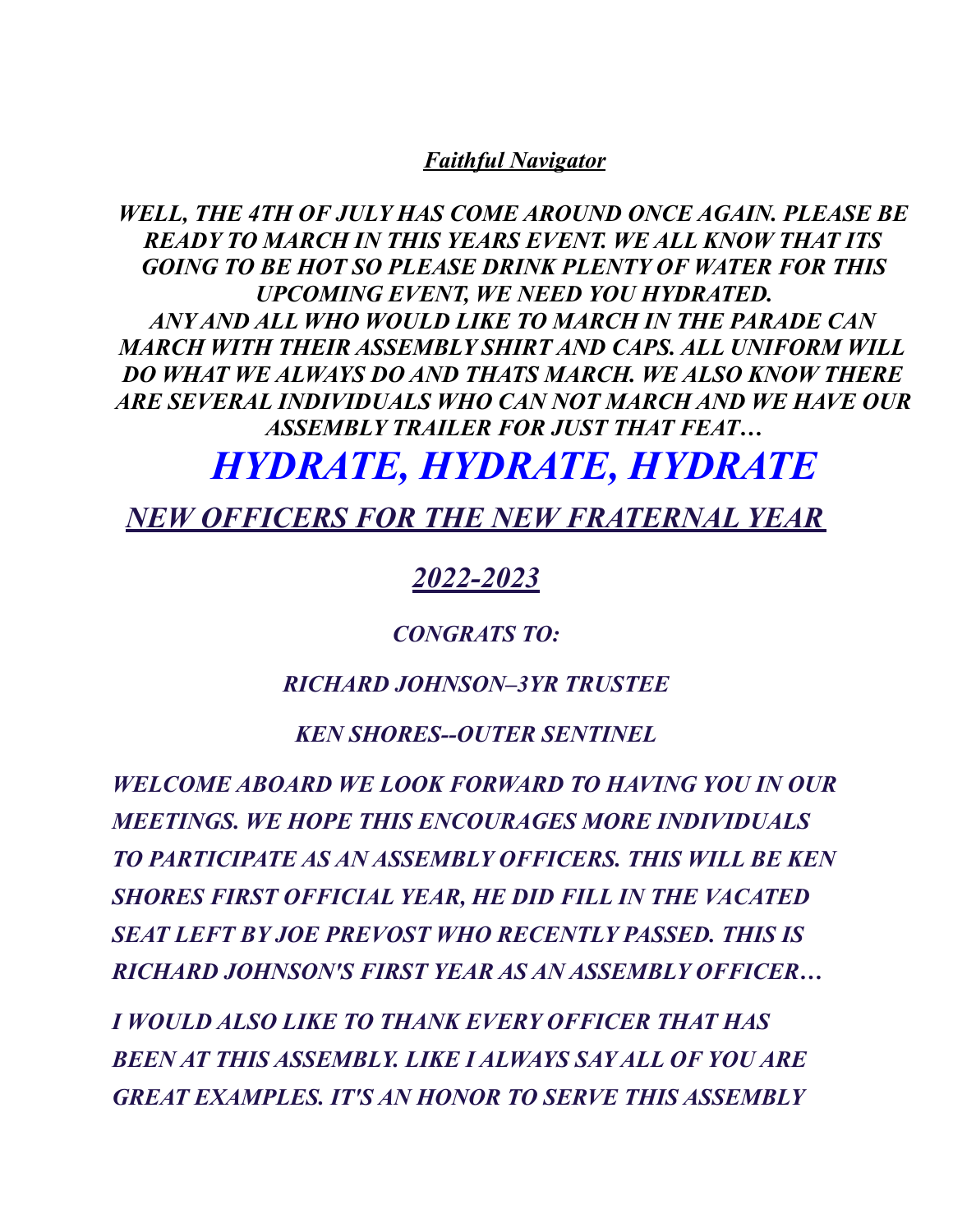*Fr. Sibi*

*SOLEMNITY*

Solemnity

*In the [liturgical](https://en.wikipedia.org/wiki/Liturgical_calendar) calendar of the [Roman](https://en.wikipedia.org/wiki/Roman_Rite) Rite, a Solemnity is a [feast](https://en.wikipedia.org/wiki/Feast_day) day of the [highest](https://en.wikipedia.org/wiki/Ranking_of_liturgical_days_in_the_Roman_Rite) rank celebrating a mystery of faith such as the [Trinity](https://en.wikipedia.org/wiki/Trinity). It is an event in the life of [Jesus](https://en.wikipedia.org/wiki/Jesus), his mother [Mary,](https://en.wikipedia.org/wiki/Blessed_Virgin_Mary) his legal father [Joseph](https://en.wikipedia.org/wiki/Saint_Joseph), or another important [saint](https://en.wikipedia.org/wiki/Saint). The observance begins with the [vigil](https://en.wikipedia.org/wiki/Vigil) on the evening before the actual date. The name itself comes from the Latin word for "festival." This includes all the days in the octave of Easter, Christmas, and the Assumption of Mary. Solemnities have the same basic elements as a Sunday*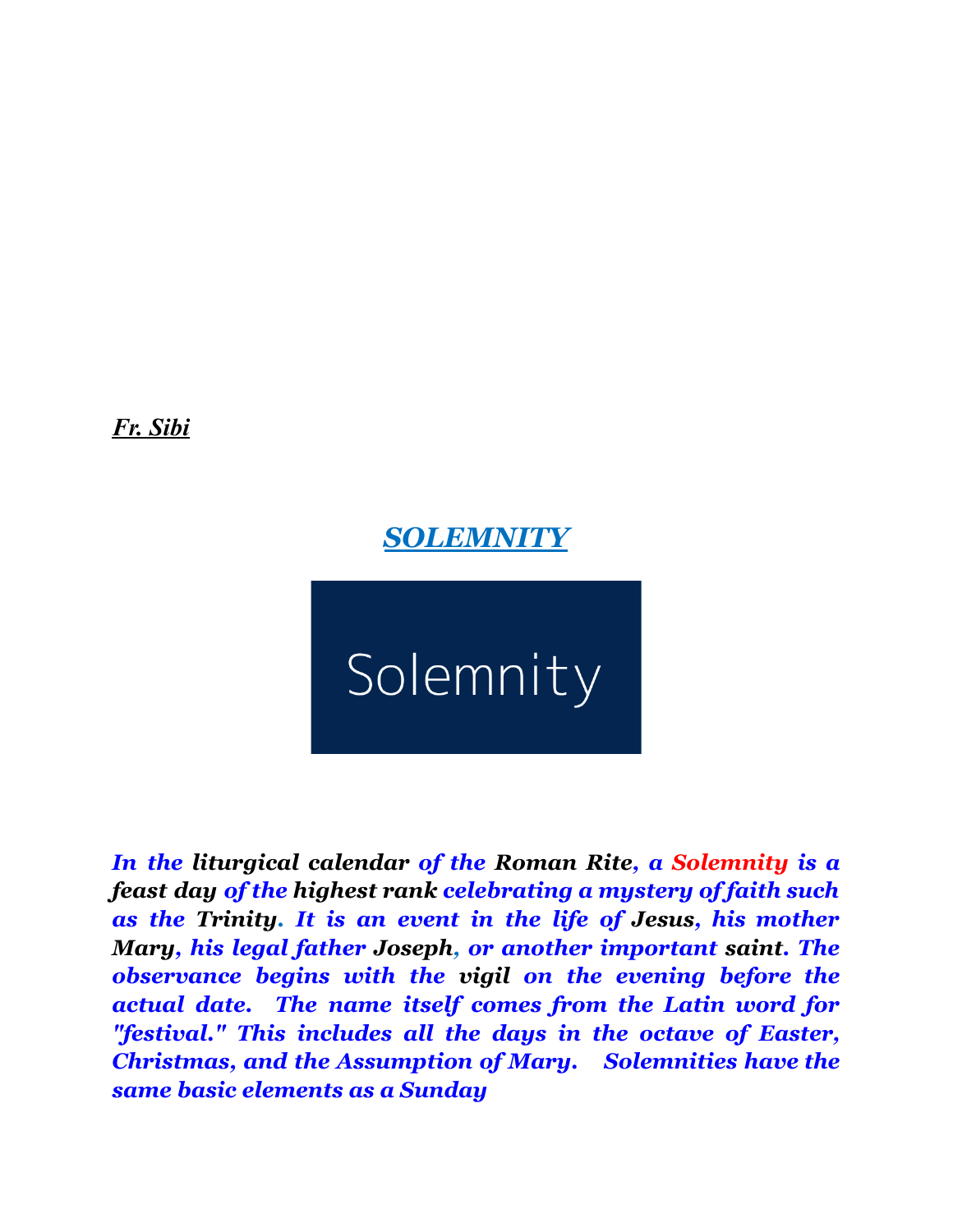*The Month of June invites us to celebrate many Solemnities which are the essential pillars of our Faith. June 5 - Pentecost Sunday June 12- The Most Holy Trinity June 19- The Most Holy Body and Blood of Christ June 23 - The Nativity of Saint John the Baptist June 24- The Most Sacred Heart of Jesus*

*(Also is a World Day of Prayer for the Sanctification of*

*Priests).*

*June 29 - Saints Peter and Paul Apostles*

*What a beautiful gift for us to proclaim our faith in God and to imitate the footsteps of Jesus, Mary, Apostles, and the saints. Our world today is going through a lot of violence, war, confusions, lies, injustice, hatred, and individualism. Celebration of these festivals helps us to be more closer God and bring His love and care to everyone.*

Fr. Sibi Kunninu, MS Faithful Friar.

# *Good of the Order August*

*Let's keep all our Sir Knights and Families in our prayers, our prayers give them hope and peace. Please also pray for an end to abortion, our nation, persecuted christians all around the world and for families to stay together. PRAY FOR All who have left our faith and those who are considering to leave…. Let us also pray for our Priests and clergy that they may have an abundance of attendance in the new year at their respective parishes!!!*

*Please pray for peace between Russia and Ukraine!! PLEASE PRAY FOR UVALDE AND THOSE FAMILIES WHO LOST THEIR LOVED ONES.PRAY FOR THE COMMUNITY AND THE WELL BEING OF ALL!!!*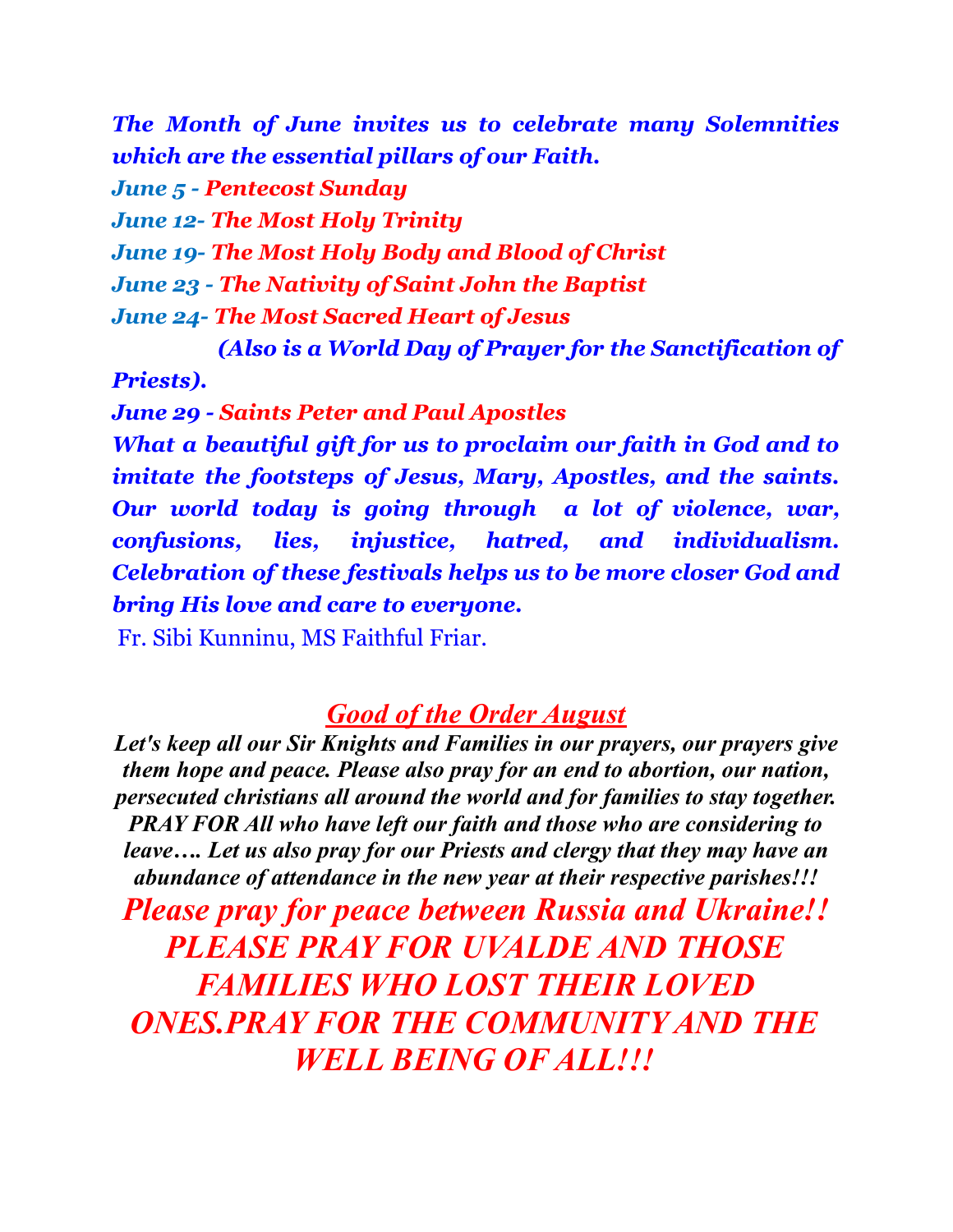*LET US REMEMBER ALL WHO LEFT BEFORE US THAT THEY REST IN PEACE. CONTINUE PRAYING FOR ALL OUR BROTHER KNIGHTS AND THEIR FAMILIES WHO ARE IN NEED OF OUR PRAYERS..*

*Please pray for an end to ABORTION!!! PRAY FOR THE WOMEN CONTIMPLATING TO HAVE AN ABORTION!!!!*

*Rest in Peace all Sir Knights who have gone before us!! Let us also pray for an end to this WAR!! END TO ABORTION!!!END TO PERSECUTED CHRISTIANS!! ST. JOSEPH PRAY FOR US!!! QUEEN OF PEACE PRAY FOR US!!!*

*So let's not forget to plan for our time, fill out your Last Rites so we have it on file. I already have had 2 without any wishes……….form on our website.. WWW.ASSEMBLY2084.COM*

#### *FOOD DRIVE LETS MAKE THIS HAPPEN!!TOO MANY WITHOUT!!!!*

Please remember that we hold a voluntary Food Drive at each meeting. Any Sir Knight wishing to participate may bring non-perishable food items to the meeting. Whichever Council is responsible for cooking that evening's meal will gather the food after the meeting and take it to their local food pantry or food bank. Dry groceries and non-perishable food staples are always greatly needed by the food pantries and are very much appreciated.

## **FUTURE TURN OUTS:**

*June 11th will be the next 4th Degree Exemplification:*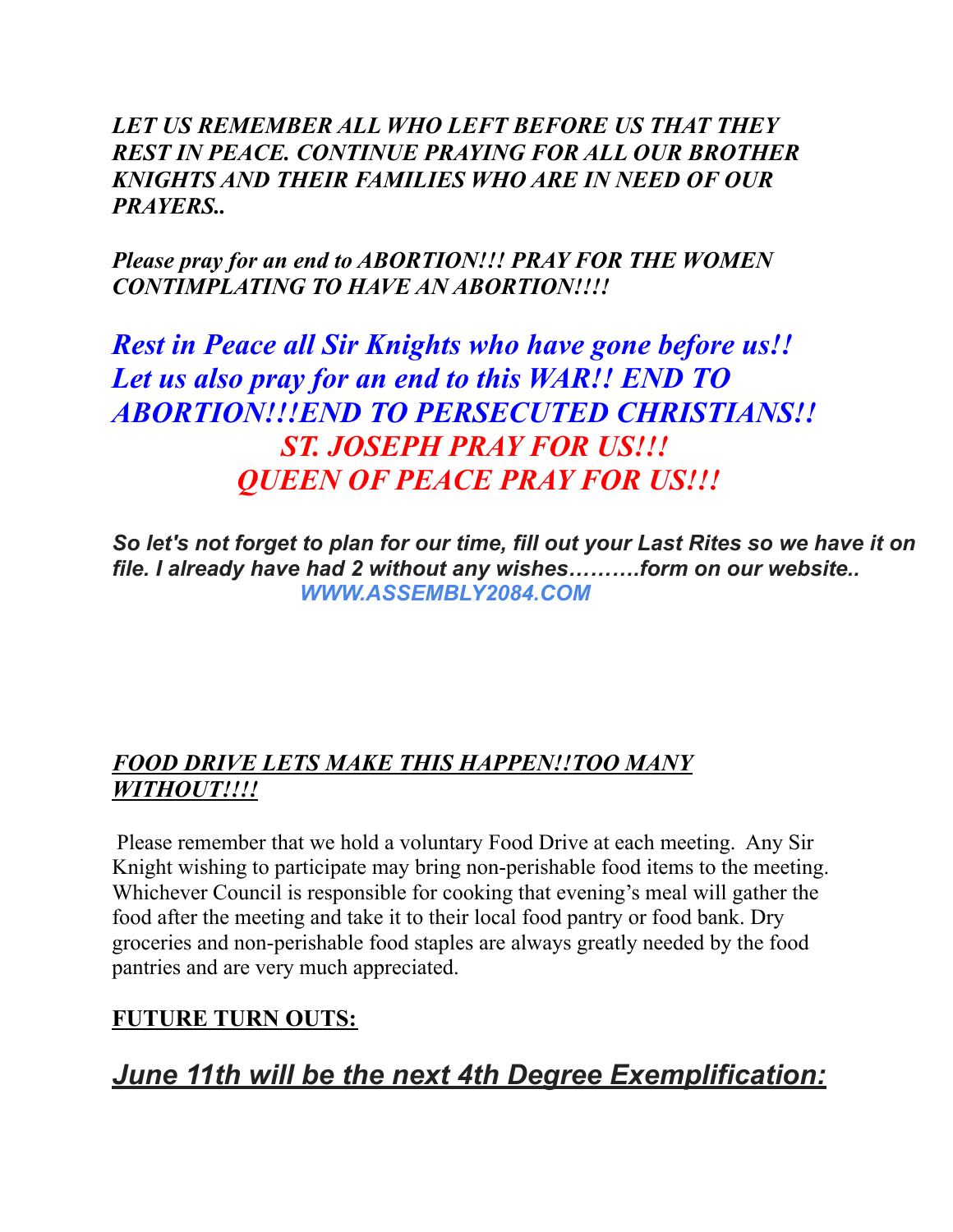*The 2022 Summer Exemplification will be held on Saturday, June 11, 2022 at St. Mary Magdalene Catholic Church in Humble, Texas. The address is 527 S. Houston Ave., Humble, TX 77338.This ceremony will be held live and in person with Mass and banquet following the ceremony. Any application not received or postmarked by that date will not be accepted for this class. No walk-ins will be admitted. If you have any questions, please do not hesitate to contact me.*

## *JULY 4TH 2022 FRIENDSWOOD PARADE*

## ALL DETAILS WILL BE SENT OUT SOON…UPDATES COMING…..

#### *UPCOMING EVENTS AND TURNOUTS*

*All Sir Knights are encouraged to participate in as many of the above events as possible. If you have the new uniform, please turnout as often as you can. Check with the Faithful Navigator if you have any questions about a particular event or turn out. The "Rule of 72"has been suspended due to the low numbers of Sir Knights turning out at the Co-Cathedral events. All Sir Knights in the district are encouraged to make extra ef orts to attend any of the turnouts at the Co-Cathedral. The Fourth Degree will provide an Honor Guard at this Mass and the uniform of the 4th Degree is required. Sir Knights not wearing the complete uniform will not be allowed to participate in the honor guard activities.*

## *UNIFORM INFO*

*I KNOW THESE ARE ROUGH TIMES AND WHO KNOWS WHERE WE WILL BE. WE ENCOURAGE ALL TO GET THE UNIFORM. NOTHING MORE FULFILLING THAN DRESSING FOR A SPECIAL CHURCH*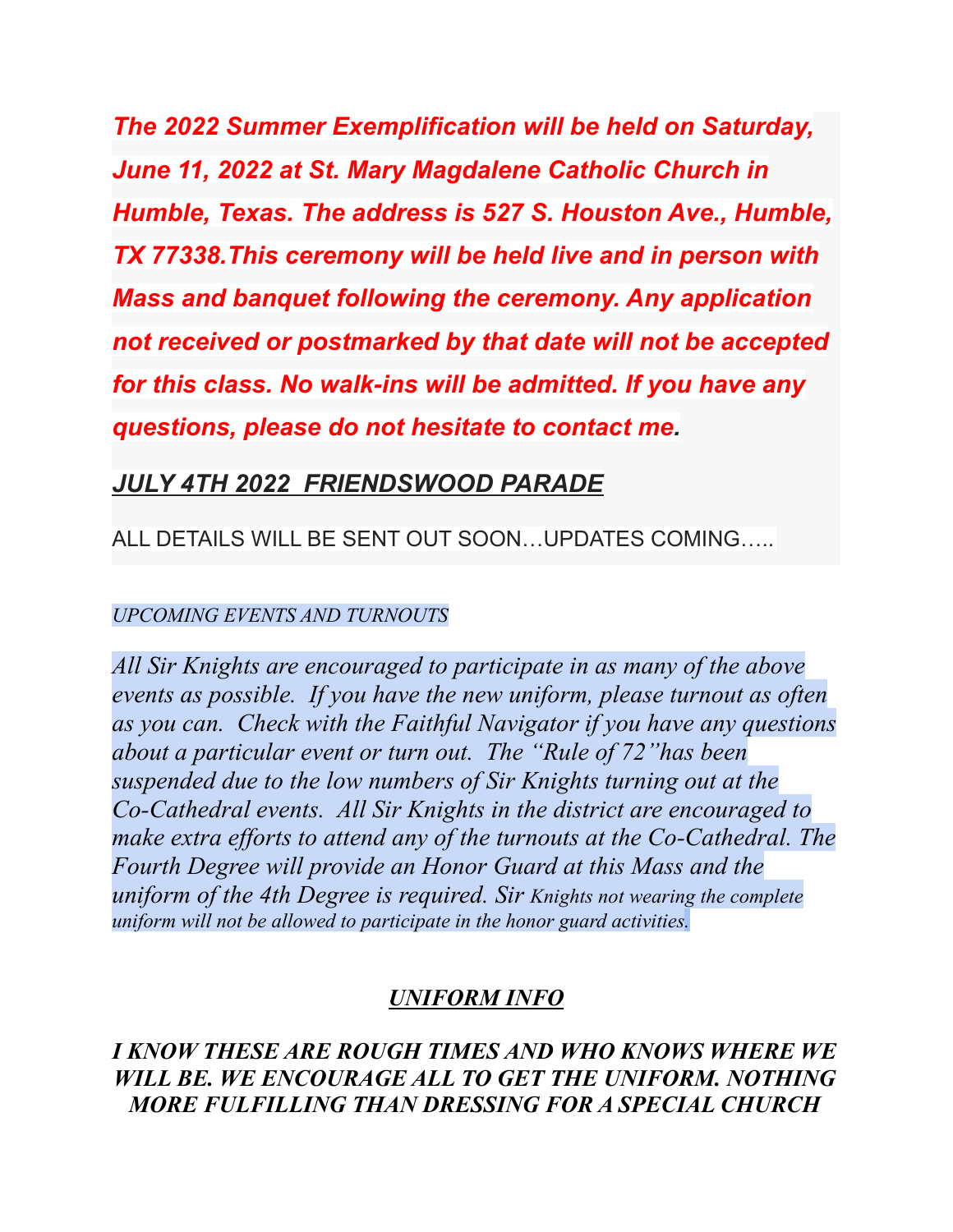*MASS!!! It's very easy and we encourage that you get measured by a tailor before ordering…..thank you….*

# *[https://www.kofcuniform.com](https://www.kofcuniform.com/uniform-packages/package/knights-of-columbus-executive-fit-uniform-package-uniform-package/)*

*Please click on this link and it will take you to the of icial website for all new uniforms, accessories, replacements, patches and more so check it out, its and all in one shop.*

#### *BASEBALL CAPS*

**The Assembly is selling baseball caps, they are black with our Assembly Emblem on them. They are \$10. Shirts will be sold in the new year and will be announced with ample time…..**

## *POTENTIAL SIR KNIGHTS*

*Sir Knights, please encourage any potential brother Knights to join our Assembly as we all know that someone asked us to join and I do speak for many, it was a great decision. We are a very active Assembly and we have the best Color Guard and Honor Guard in Houston and surrounding areas. So please if you think there is a potential Sir Knight with a good heart invite him to join and help him get here….*

#### **CMG Safe Haven online replacing VIRTUS Training**

As you have seen from previous e-mails, ALL KNIGHTS OF COLUMBUS ACTIVITIES now require any and all members to have completed the VIRTUS, now **Safe Haven** training. In addition to Council verification, ALL ASSEMBLIES are required to have a list. Below is what we will need for compliance**. I am asking each Grand Knight to provide a list from his respective Council as soon as possible. Safe Haven online**

**[https://GalvestonHouston.CMGConnect.org/](https://galvestonhouston.cmgconnect.org/)**

**Member's full name, Member Number, Assembly Number, Council Number, Parish Name. Date of Safe Haven Certification, Expiration Date of Safe**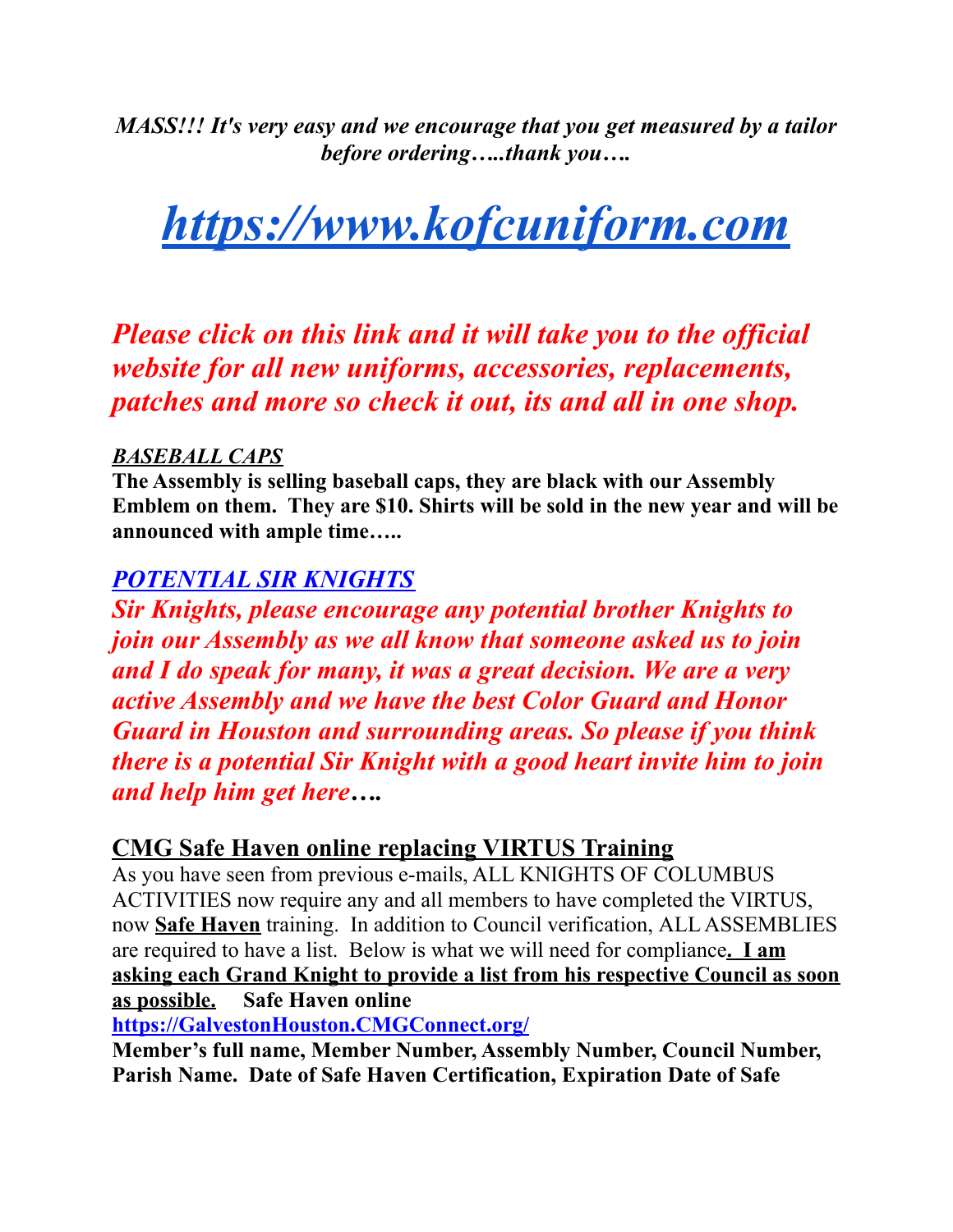**Haven Certification. This is a requirement of all Knights that work in any parish activity.**

## **PLEASE KEEP YOUR CONTACTS UPDATED**

Remember to provide us with any changes or updates to your address, phone number or email address so that we can accurately maintain the Assembly's (and Supremes') records and database. If, for any reason, you do not receive your monthly newsletter by the end of the first week of the month, either by email or by US mail, please let us know promptly. If you have access to email, please let us know so that the Assembly can send you the monthly newsletter and timely information and notices throughout the month by email. The postage and printing expense for the monthly newsletters remains the Assembly's largest single on-going monthly expense! Anything that we can do to reduce the number of SK's receiving the newsletter by "snail" mail (U.S. Postal mail) will benefit the Assembly, be greatly appreciated, and allow you to receive more timely information and activity updates between the monthly newsletters.

**WEBSITE IS……..ANY PICS PLEASE SEND TO ME, I WILLADD AS EACH MONTH, SOME MAY NOT MAKE IT, BUT PLEASE DO NOT TAKE PERSONAL…..**

**[www.assembly2084.com](http://www.assembly2084.com)**

# *Monthly Dinner 2021-2022* **June 8960, 4th of July Parade**

# *PAST TURN OUTS*

# *SK Participants at Transitional Deaconate Ordination - Saturday, May 14th, 2022*

Bishop Wendelin J. Nold Assembly # 2084 participated in the full new uniform Turn-Out for the Ordination and Mass of the Transitional Deacons celebrated by Bishop Italo Dell'Oro at the Co-Cathedral of the Sacred Heart on Saturday morning, May 14th, 2022:

Craig Guth, PFN, Mike Melancon, Marshal, PFN, Bill Prindiville, PFN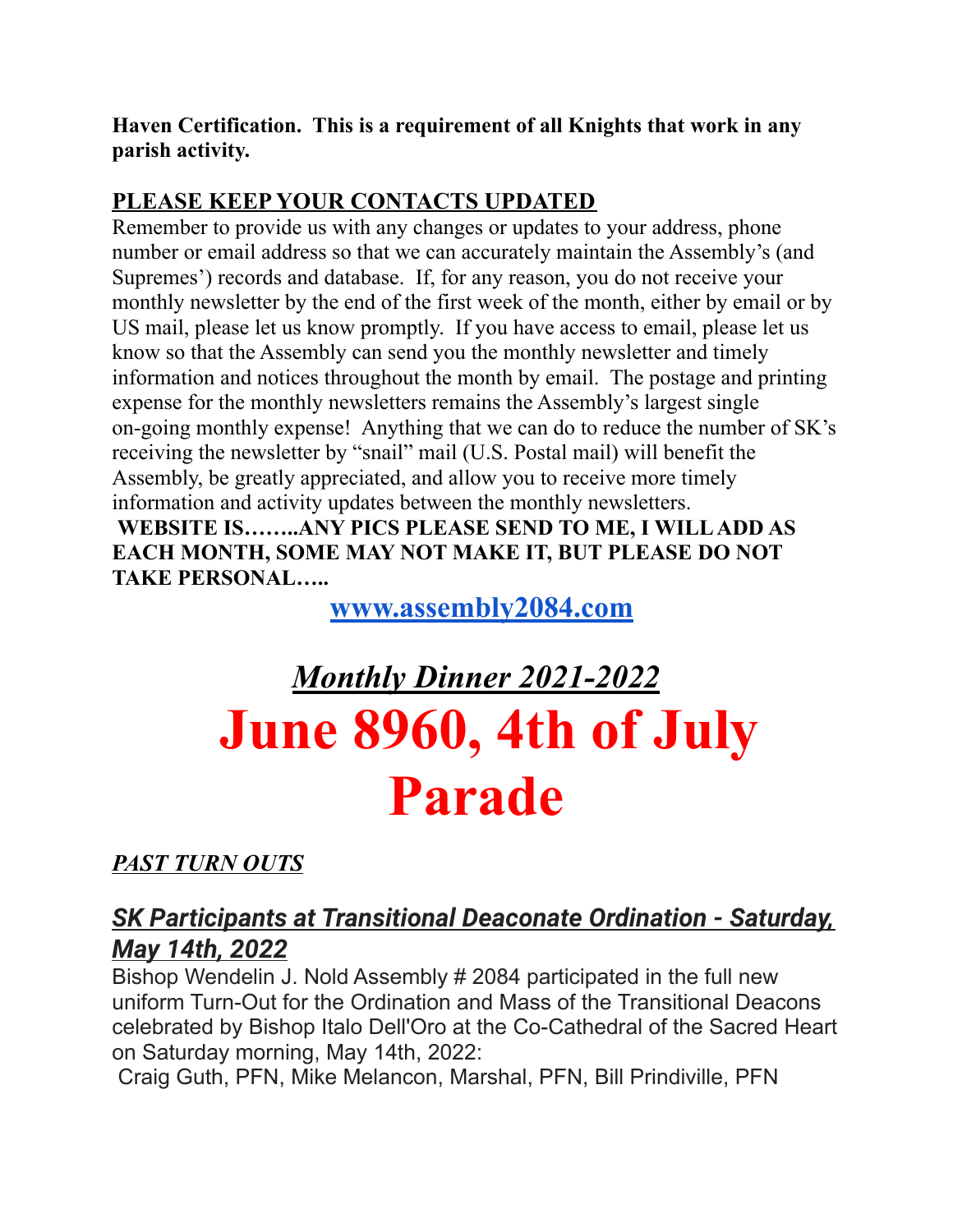A total of 16 SK's from The First District of Texas were in attendance at the Ordination.

# *SK Participants at Christo Rey Baccalaureate Mass - Thursday, May 19, 2022*

Bishop Wendelin J. Nold Assembly # 2084 participated in the full new uniform turn-out for the Annual Baccalaureate Mass for Christo Rey Jesuit College Preparatory School celebrated at the Co-Cathedral of the Sacred Heart on Thursday, May 19th, 2022:

Jessie Canales, Mike Melancon, Marshal, PFN, Ken Oradiegwu, Master, PFN, Bill Prindiville, PFN, Rey Tajonera, CDR

A total of only eight (8) Sir Knights from the First District of Texas participated in this turn-out. Our Assembly's SK's (5) provided 62-1/2% of the total participation.

# *SK Participants at Council #8960 Corporate Communion - Sun. May 22, 2022*

Bishop Wendelin J. Nold Assembly #2084 participated in the full new uniform turn-out for Council #8960's Corporate Communion celebrated at the 09:00 AM Mass at St. Helen's Church in Pearland on Sunday, May 22nd, 2022:

David Armstrong,Jesse Canales, Joseph Chien, Jimmy De Los Santos, Roy Garay, Joe Guidry, Ed Klien, Jesse Longoria,Gringo Mamitag, Mike Melancon, Marshal, PFN, Bo Naguit, Bill Prindiville, PFN, Gilbert Ramos, Ricardo Robles, Rey Tajonera, CDR, Steven Valdez, Tony Zucha, Jesse Longoria and Chris Sorenson also attended in Social (old) Regalia….This was the 63rd Turn-out of the FY .

# *SK Participants at SK Martin Craven's Visitation, Rosary, & Funeral Mass*

Bishop Wendelin J. Nold Assembly # 2084 participated in the full new uniform Turn-Out for Sir Knight Martin C. Craven's Visitation, Rosary, and Funeral Mass celebrated by Fr. Douglas Guthrie at St. Luke The Evangelist Church on Saturday, May 28th, 2022:

Robert Griffith, Craig Guth, PFN, Jose Lara, FN,Mike Melancon, Marshal, PFN, Bo Naguit, Bill Prindiville, PFN, Ken Shores, Rey Tajonera, CDR, Tony Zucha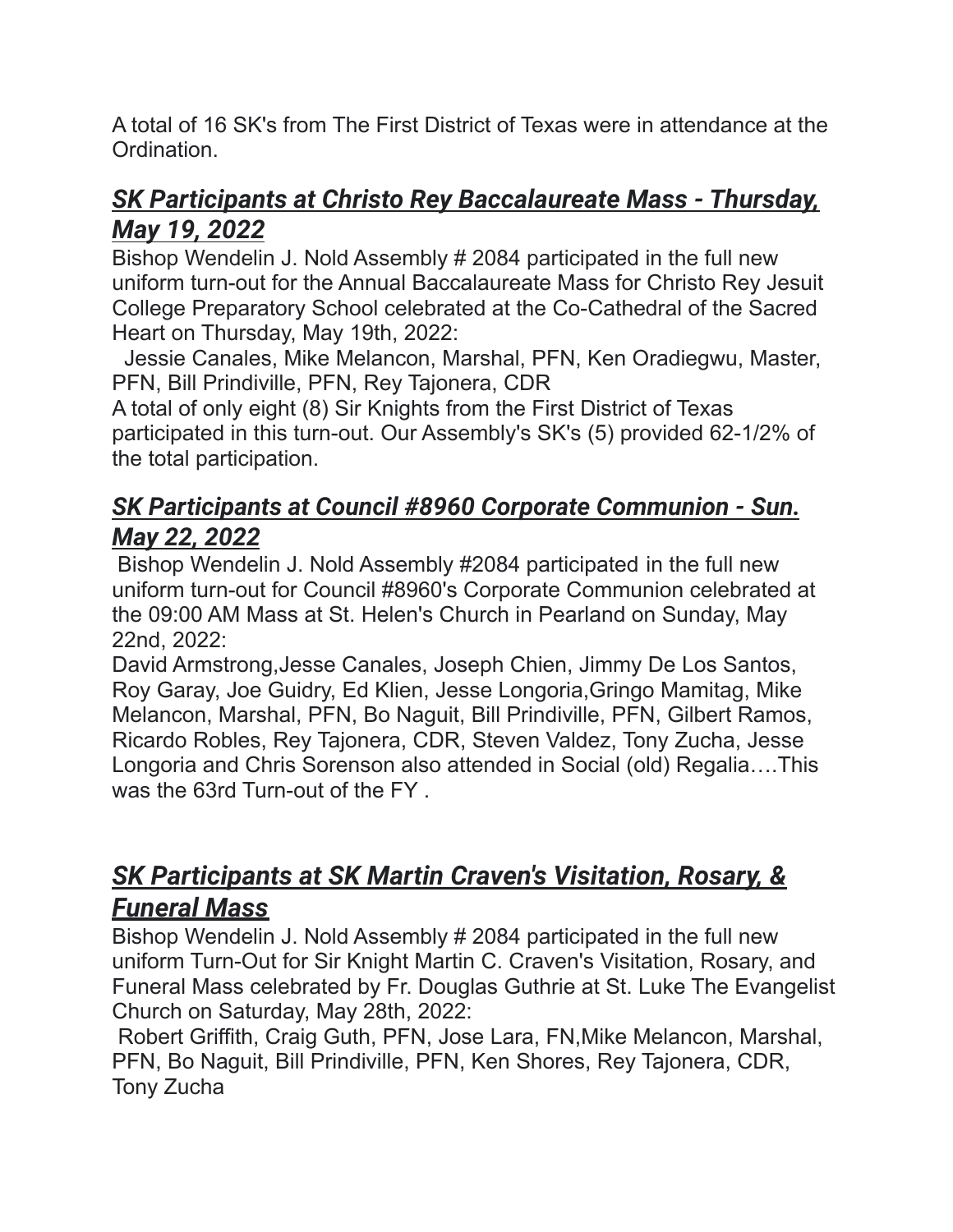# *SK Participants at Celebration for Br. Roger Clement - Sunday, May 29, 2022*

Sir Knights from Bishop Wendelin J. Nold Assembly # 2084 participated in the "full new uniform" Turn-out and Mass in Celebration of Brother Roger Clement, M.S., celebrated at Mary Queen Church in Friendswood on Sunday, May 29th, 2022:

Kevin Alley, Joseph Chien, Robert Griffiths, Bill Hoffman, Jose Lara, FN, Andrew Mambretti, Gringo Mamitag, Mike Melancon, Marshal, PFN, Bo Naguit, Nelson Olavarria Ken Oradiegwu, Master, PFN, Jesus Palomino, Bill Prindiville, PFN, Robert Rinehart, Ken Shores, Mike Stiffin, Steven Valdez, Guests-G-1. Merv Albert/2033, G-2 James Hatcher/2683, G-3 David Keating/3310, G-4. Jerry Olavarria Liturgical L-1. Br. Roger Clement, L-3 Fr. Skip Negley, L-3. Fr Trey Crespo, L-4. Dcn Chuck Turner

# *Our Assembly has always been well represented at District and Local Turnouts with a core of dedicated Sir Knights.*

If I have inadvertently failed to mention you in your attendance at a turnout, please let me know so that we can properly recognize your commitments. *"THANK YOU ALL FOR YOUR ATTENDANCE AND DEDICATION"*

#### **NEW DRILL MANUAL**

With the release of the new uniform, there is a new drill manual. See the links below for information. At some time, they will be available in print form.

<http://www.kofc.org/en/members/for-members/color.html> [http://kofc.org/en/members/for-patriotic-degree/materials.html#/all/1/20-%20REP](http://kofc.org/en/members/for-patriotic-degree/materials.html#/all/1/20-%20REPLACE%20IMAGE) [LACE%20IMAGE](http://kofc.org/en/members/for-patriotic-degree/materials.html#/all/1/20-%20REPLACE%20IMAGE)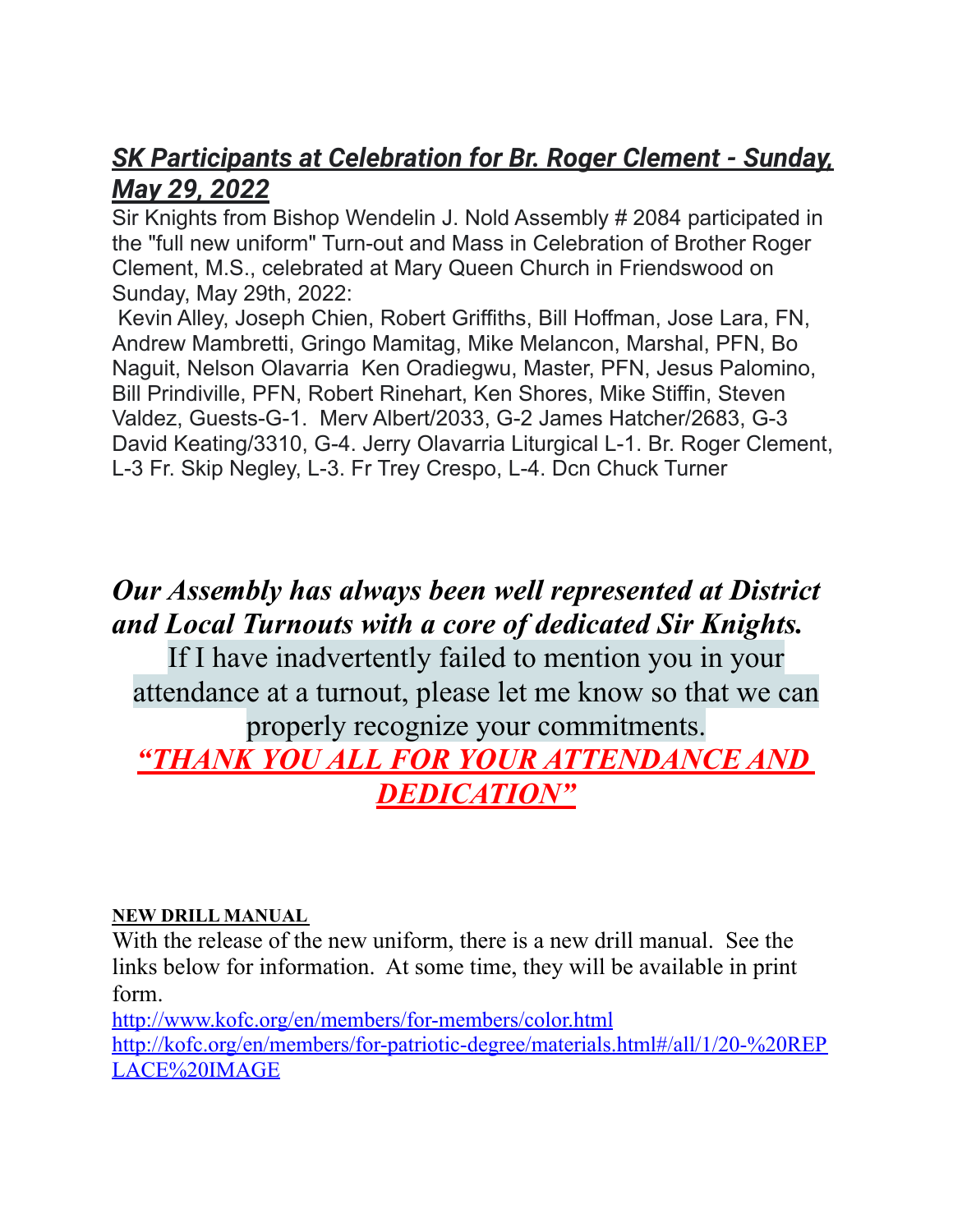#### WE ALSO HAVE HARD COPIES FOR THOSE WHO WOULD LIKE ONE>>>>PLEASE GET WITH ME OR MIKE MELANCON>>THX>

# **COLOR GUARD**

*WE ENCOURAGE ALL KNIGHTS TO JOIN OUR COLOR GUARD, YOU WILL FIND THAT THE CORE GROUP IS VERY DEDICATED, IF YOU ARE ABLE AND WILLING. IT'S VERY REWARDING AND TEDDY IS A GREAT COMMANDER OF THE GUARD..*

*If there are any SK'S interested in becoming a part of the elite Color Guard of the First District, please contact the Faithful Navigator, or Commander Teddy Cuaping for information. Rey Tajonera is now the Assistant Color Corps Commander*

# **PURPOSE OF THE COLOR CORPS OF THE FOURTH DEGREE**

The primary purpose of the Fourth Degree is to encourage active Catholic citizenship and foster the spirit of patriotism in members and the community at large. The Color Corps members exemplify all the principles of our Order;

**Charity**- by the gift of their time and energies necessary to practice, perfect and perform the ceremonials and sword drill:

**Unity**- by the united efforts of Sir Knights to practice and perfect a coordinated drill for the good of the Church and the Order;

**Fraternity**- by expressing an "Esprit de Corps," sharing a common desire for drill excellence and camaraderie, and

**Patriotism**- by performing precision drill as a salute to God and to the country and visually exhibiting a love for both.

#### **COLOR CORPS DESCRIPTION**

The **Color Corps (C.C.)** has two sub-groups, the **Color Guard (C.G.)** and the **Honor Guard (H.G.).** The Color Guard consists of the flag bearers and at least two members of the Honor Guard who escorts the colors. The Honor Guard consists of members of the Color Corps who have mastered the Manual of the Sword.